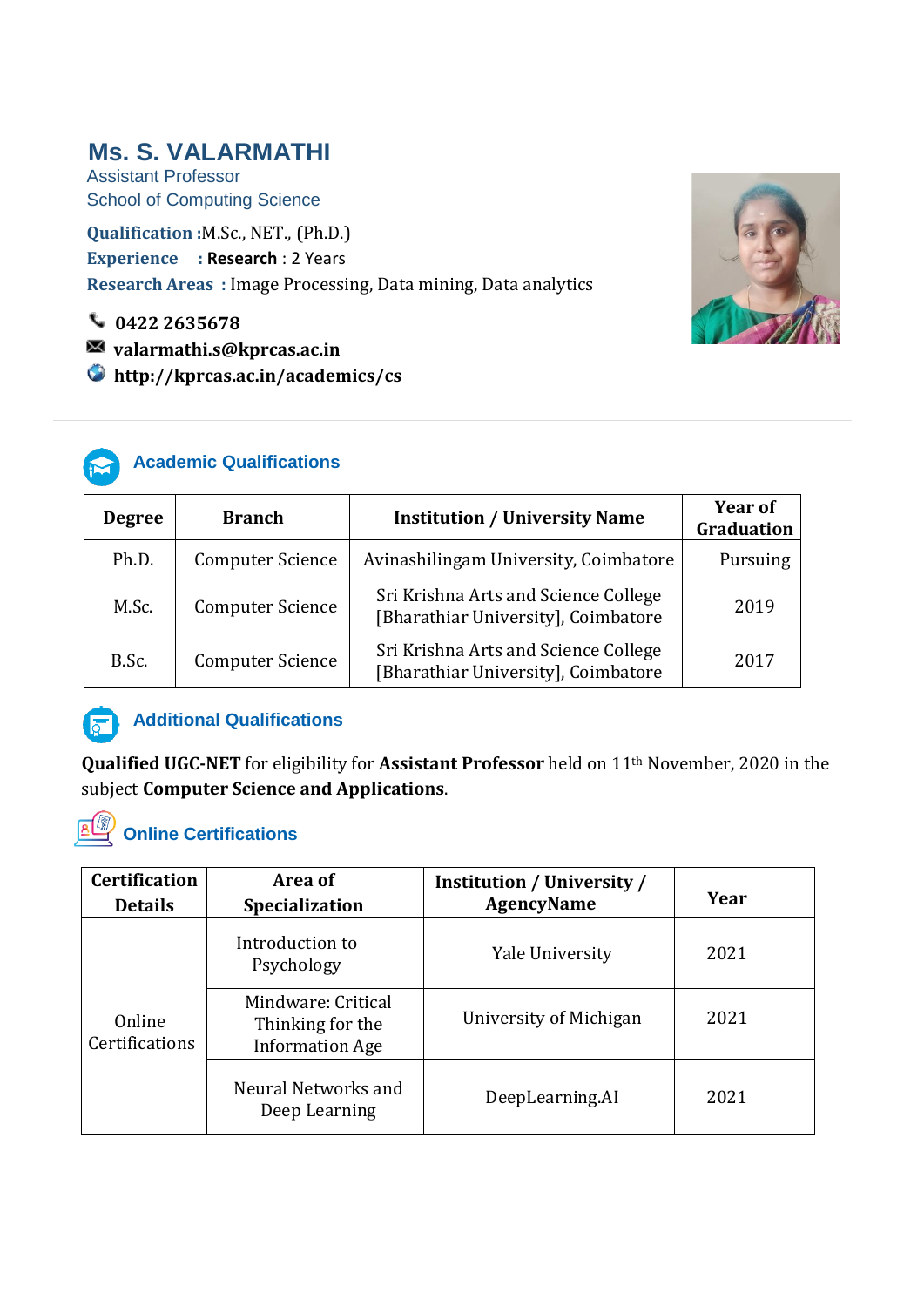# **Academic Positions @ KPRCAS**

Assistant Professor – School of Computing Science

# **Significant Publications**

#### **International Journals**

- Published a paper entitled 'Global Positioning System based Logistics Management System' in International Journal of Trend in Research and Development, Vol. 4 (2017), pp. 532-534. [Impact Factor: 4.004]
- Published a paper entitled 'A Comparative Study of Genetic Algorithm and Particle Swarm Optimization' in IOSR Journal of Computer Engineering, 2017, pp. 18-22.
- Published a paper entitled 'Different Methods of Defect Detection A Survey' in International Journal for Science and Advance Research in Technology, Vol. 4 (2018), pp. 66-68. [Impact Factor: 6.224]
- Published a paper entitled 'A Review on Diabetic Retinopathy Disease Detection and Classification using Image Processing Techniques' in International Research Journal of Engineering and Technology, Vol. 7 (2020), pp. 546-555. [Impact Factor: 7.529]
- Published a paper entitled 'Contrast enhancement of Retinal Fundus Images using Histogrambased methods – A Comparative Analysis' in NIU International Journal of Human Rights [UGC Care Group I], Vol. 8 (VII), 2021, pp. 132-138.

#### **International Conferences**

- Presented a paper entitled 'Network Traffic Analysis using Packet Sniffer'[Conference Proceedings] in the International Conference on Emerging Social, Mobile, Analytics and Cloud e-SMAC 2018 organized by Sri Ramakrishna College of Arts and Science for Women on January 24th 2018, Coimbatore, India.
- Presented a paper entitled 'An Efficient Wavelet-based Image Denoising Technique for Retinal Fundus Images' in the International Conference on Innovation & Sustainability [Springer, [Algorithms for Intelligent Systems](https://link.springer.com/bookseries/16171) book series] organized by JK Lakshmipat University on February 5 - 6, 2021, Jaipur, India. [DOI[:10.1007/978-981-16-2248-9\\_36\]](http://dx.doi.org/10.1007/978-981-16-2248-9_36)
- Presented a paper entitled 'A Survey on Diabetic Retinopathy Disease Detection and Classification using Deep Learning Techniques' in the 2021 Seventh International Conference on Biosignals, Images and Instrumentation [IEEE Xplore] organized by Department of Biomedical Engineering, Sri Sivasubramaniya Nadar College of Engineering on March 25-27, 2021, Chennai, India. [DOI: 10.1109/ICBSII51839.2021.9445 163]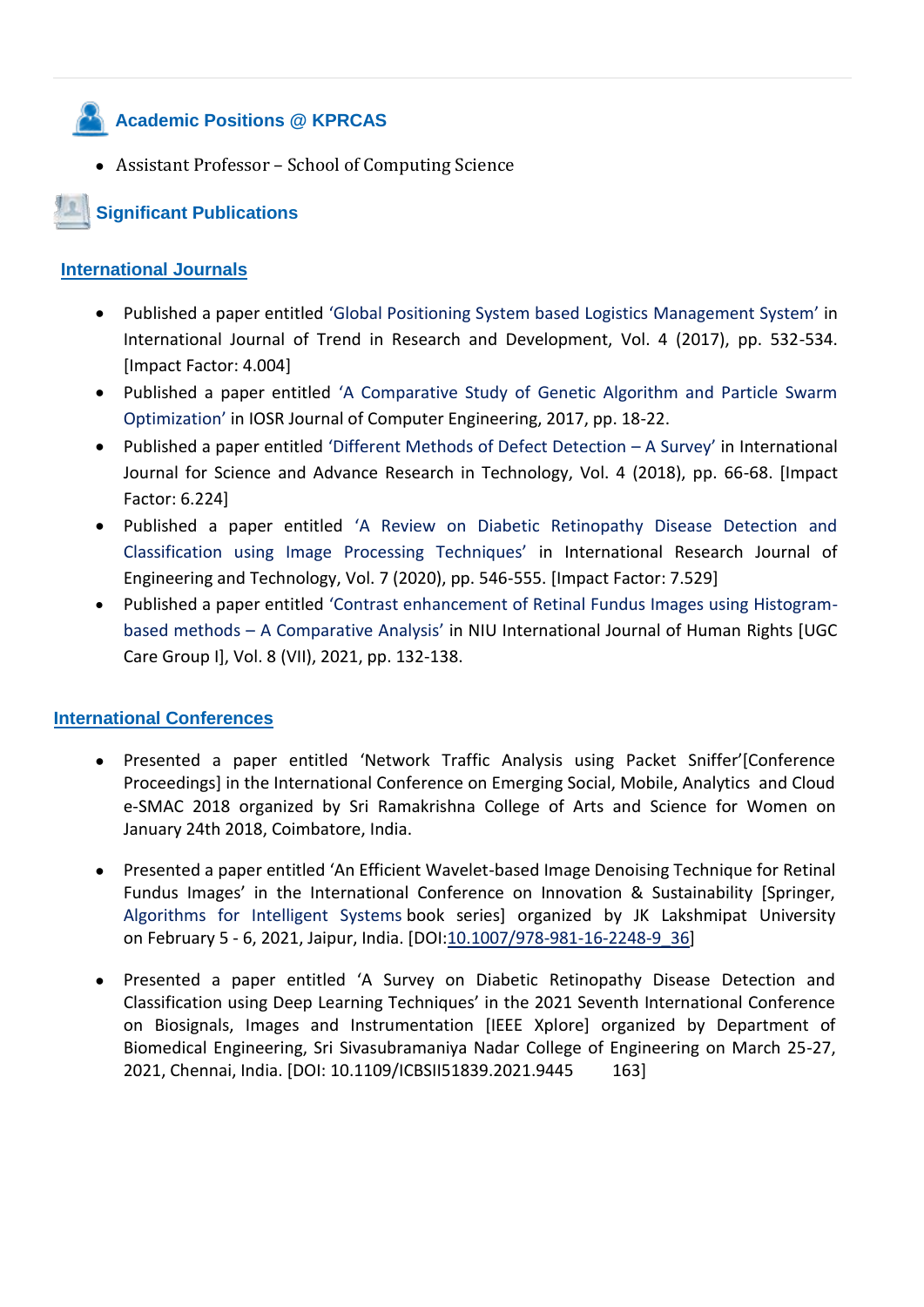# **Academic Achievements/Participations - Conferences, Seminars, Workshops & FDP's**

- Participated and secured 2<sup>rd</sup> place in the quiz event conducted as part of Annual Day Celebration 2K17.
- Participated and secured  $2^{nd}$  place in the quiz event of National level technical symposium COLLOQUIUM 2K16 organized by Sri Krishna College of Engineering and Technology on 3rd Mar 2016.
- Presented and secured 3<sup>rd</sup> place in the paper presentation event organized by the Dept. of Computer Science as part of EXXON 2K16, Intra department technical fest held on 3<sup>rd</sup> Feb 2016.
- Presented the paper entitled 'Fog Computing' in NOVA CEST'16, an intercollegiate technical fest organized by Sri Krishna Adithya College of Arts and Science on 5<sup>th</sup> Feb 2016.
- Presented the poster entitled 'Google Authenticator' in the National Conference on Data Science organized by computer science streams of Sri Krishna Arts and Science College on 26<sup>th</sup> Feb 2016.
- Participated in the BIZTRAC'16 an open business quiz contest organized by PSG college of Arts and Science on 11<sup>th</sup> Sept 2016.
- Participated in the quiz event of National level technical symposium ELEMENTS 2K16 organized by Sri Ramakrishna Engineering College on 3rd Oct 2016.
- Secured Basket ball winners up in the Annual Sports Meet for 2016-2017, Sri Krishna Arts and Science College.
- Participated and secured  $1^{st}$  place in the quiz event at the state level intercollegiate meet TECHNOTRY 2K18 organized by Sri Ramakrishna College of Arts and Science for Women on 28<sup>th</sup> Sept 2018.
- Participated and secured 2<sup>rd</sup> place in the quiz event conducted as part of Annual Day Celebration 2K18.
- **•** Participated and secured  $2^{nd}$  place in the sketching event organized by the Dept. of Computer Science as part of EXXON 2K19, Intra department technical event held on  $7<sup>th</sup>$  Feb 2019.
- **Presented and secured 3<sup>rd</sup> place in the paper presentation event organized by the Dept. of Computer** Science as part of EXXON 2K18, Intra department technical exhibition held on 26<sup>th</sup> Feb 2018.
- Participated in the One Day National Seminar on Recent Research Problems in Computer Science held on 28<sup>th</sup> July 2017 organized by the Department of Computer Science, Government Arts College, Udumalpet sponsored by Tamil Nadu State Council for Science and Technology, Chennai.
- Presented the poster entitled 'Blockchain Technology' in the National Conference on Intelligent Learning and Computing NCILC'19 organized by computer science streams of Sri Krishna Arts and Science College on 13<sup>th</sup> Feb 2019.
- Participated in the paper presentation event at the state level intercollegiate meet TECHNOTRY 2K18 organized by Sri Ramakrishna College of Arts and Science for Women on 28th Sept 2018.
- Participated in the quiz event organized at Hindusthan College of Arts and Science in association with The New Indian Express and Punyah Foundation on 21<sup>st</sup> Aug 2018.
- Secured Basket ball winners up in the Annual Sports Meet for 2017-2018, Sri Krishna Arts and Science College.
- Secured Basket ball winners up in the Annual Sports Meet for 2018-2019, Sri Krishna Arts and Science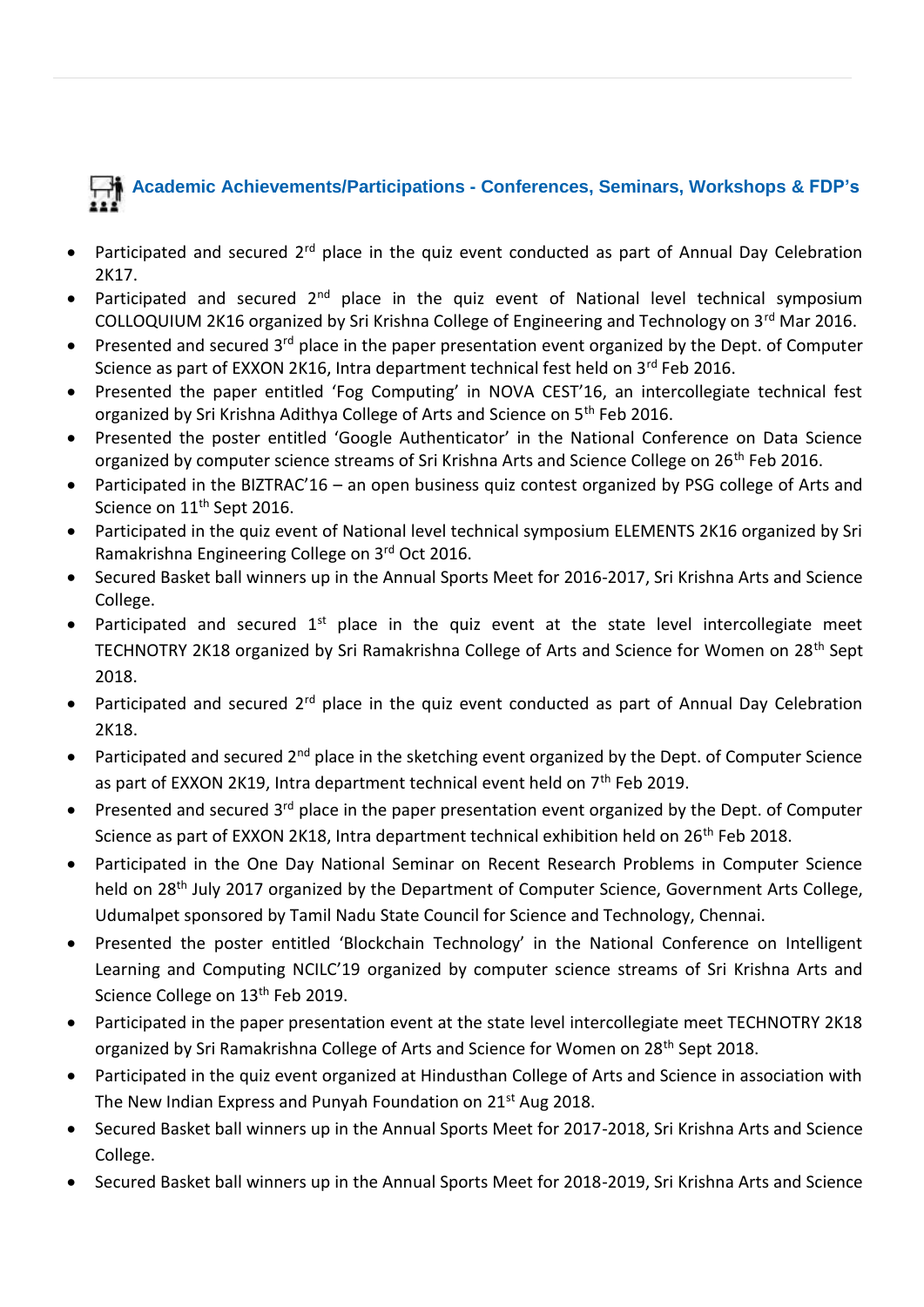College.

- Attended 'Research Convention Fundamentals for Scholar Friendly Quality Research' held at Avinashilingam Institute for Home Science and Higher Education for Women on 15<sup>th</sup> & 16<sup>th</sup> Nov 2019.
- Participated in the One-Day Awareness Programme on 'Artificial Intelligence In Common Man's Perspective' under the DST-CURIE-AI facility, Avinashilingam Institute for Home Science and Higher Education for Women on 25<sup>th</sup> Sept 2019.
- Successfully completed three online Coursera non-credit courses. 1. 'Introduction to Psychology' authorized by Yale University, 2. 'Mindware: Critical Thinking for the Information Age' authorized by University of Michigan, 3. 'Neural Networks and Deep Learning' authorized by DeepLearning.AI.
- Participated in the Faculty Development Programme on Big Data Analytics organized by the Department of Computer Science, Dr. G.R. Damodaran College of Science on 28<sup>th</sup> Aug 2019.
- Participated in the one day seminar titled 'Intellectual Property Rights and Patenting' held at Avinashilingam Institute for Home Science and Higher Education for Women on 11<sup>th</sup> Oct 2019.
- Participated in the Webinar on "Cyber Security "organized by the Department of Computer Technology, Sri Krishna Adithya College of Arts and Science on 30<sup>th</sup> April 2020.
- Successfully completed a five day online Faculty Development Program (FDP) on Linux organised by Pramukh Swami Science & H D Patel Arts College, Kadi (Gujarat) in association with Spoken Tutorial, IIT Bombay on May 01- May 05, 2020.
- Participated in the International Faculty Development Programme on 'Develop the ability to write research proposal' conducted by Adarsh Group of Institutions, AIMIT on 24<sup>th</sup> April 2020.
- Participated in the webinar, 'Basics of Data Analytics' organized by the Departments of Computer Science, Information Technology and Computer Applications of Kovai Kalaimagal College of Arts And Science on 16th May 2020.
- Participated in the Rashtriya Uchchatar Shiksha Abhiyan (RUSA) sponsored webinar on 'The Art of Writing Research Papers' organized by the Internal Quality Assurance Cell (IQAC), Mar Athanasius College Kothamangalam on 14.05.2020.
- Participated in the webinar on 'Writing a Winning Project Proposal' organized by the Internal Quality Assurance Cell, Mar Athanasius College Kothamangalam on 11.05.2020.
- Participated in the Faculty Development Programme on 'Machine Learning Model Based Solution for COVID 19' organized by the Department of Computer Science, Nirmala College for Women on 18.05.2020.
- Participated in the International Webinar on 'Sentiment Analysis Concepts and Applications' organized by the Department of Computer Science and Information Technology, Nehru Arts and Science College on 14<sup>th</sup> May 2020.
- Participated in the LaTeX course organized at Sree Narayana Guru College offered by the Spoken Tutorial Project, IIT Bombay, funded by the National Mission on Education through ICT, MHRD, Govt. of India on 15<sup>th</sup> May 2020.
- Participated in a webinar on 'Enhancing Manuscript with Endnote' organized by the Library, Avinashilingam Institute for Home Science and Higher Education for Women, Coimbatore in collaboration with Clarivate Analytics, Chennai held on 14th September 2020.
- Attended the Webinar on 'Use of Scopus Research Analytics in Research Workflow' organized by the Library, Avinashilingam Institute for Home Science and Higher Education for Women, Coimbatore in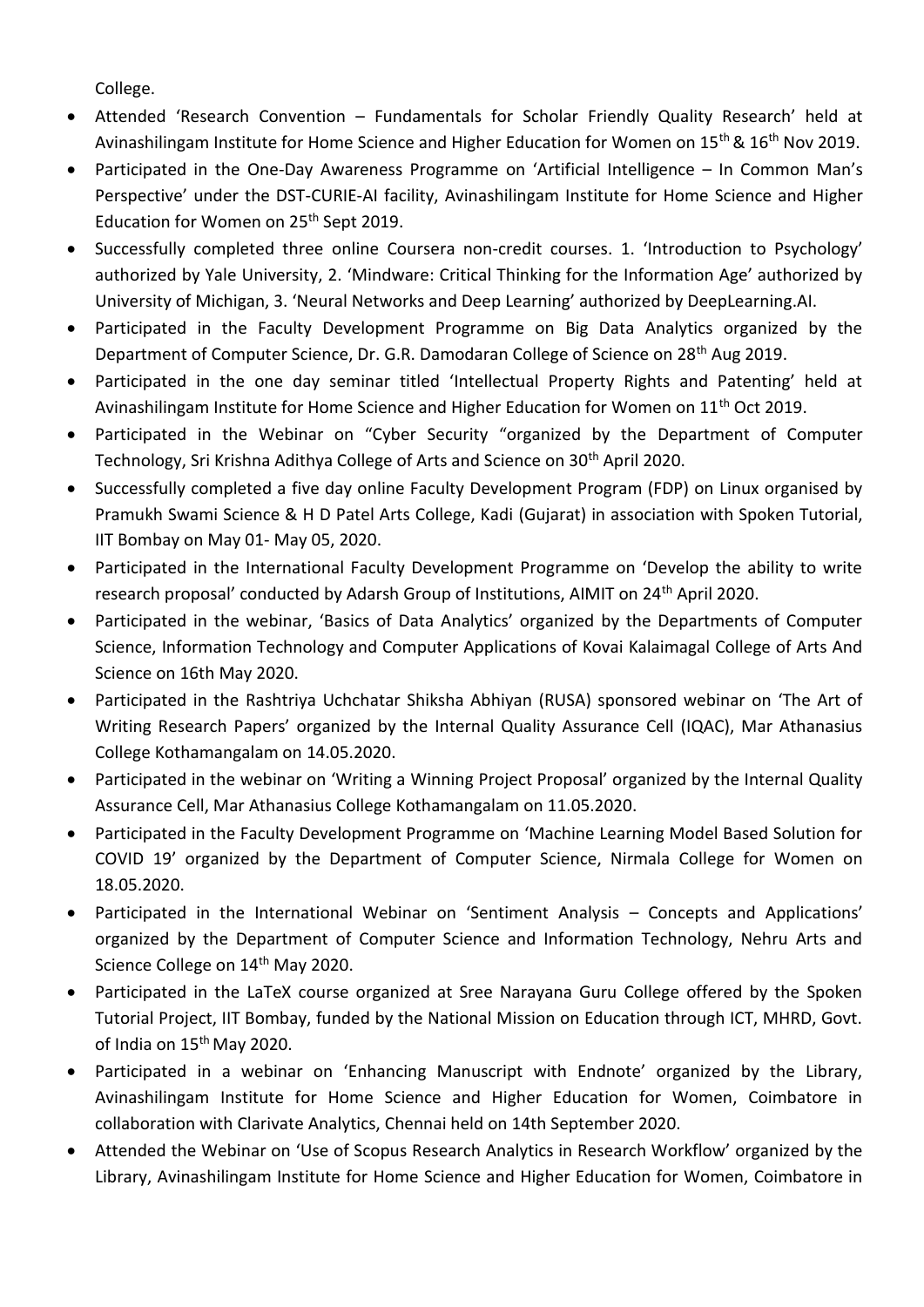collaboration with Elsevier held on 25.09.2020.

- Participated in the Webinar on "Advanced Concepts in IoT" organized by the Department of Computer Science, School of Physical Sciences and Computational Sciences, Avinashilingam Institute for Home Science and Higher Education for Women, Coimbatore on July 17, 2020.
- Participated in the one week Online Short Term Training Program on Computer Networks organized by the Department of Computer Science and Engineering, Arasu Engineering College, Kumbakonam from  $6<sup>th</sup>$  to  $11<sup>th</sup>$  July 2020.
- Participated in the one day online Webinar programme on Machine Learning Onramp Demo on building learning models, comparison and visualization organized by the Department of Computer Science and Engineering, Gnanamani College of Technology held on 13.06.2020.
- Participated in the Webinar titled 'Effective Teaching in Technical Institutions' organized by Research and innovation centre of Dr. M. G. R Polytechnic College on 11.06.2020.
- Participated in the Webinar session entitled 'Current Scenario on Big Data' organized by Kongunadu Arts and Science College held on 20/05/2020.
- Participated in the Research Issues in Digital Image Processing Webinar conducted by the Department of Computer Science, Government Arts and Science College, Kovilpatti on 05/06/2020.
- Successfully completed online Faculty Development Program on 'Machine Learning and Deep Learning' held on 27-31 May 2020, organized by the Department of Electronics and Instrumentation Engineering, SRM Institute of Science and Technology, Kattankulathur.
- Participated in Virtual Faculty Development Program on Neural Networks and Deep Learning using Python held from 1-5 June 2020 organized by school of computing and information technology, REVA University, Bengaluru.
- Participated in the Webinar on 'Machine Learning concepts: overview' organized by the Department of Biomedical Engineering and Department of Robotics Engineering, Karunya Deemed University on 26th May 2020.

# **Awards / Honors**

| <b>Awards / Honors</b>                                                                                  | Agency / Institute                                     | <b>Year of Award</b> |
|---------------------------------------------------------------------------------------------------------|--------------------------------------------------------|----------------------|
| MyKlassRoom Top                                                                                         | Sri Krishna Arts and                                   |                      |
| Performer of the College                                                                                | Science College,                                       | 2016                 |
| Award - UG                                                                                              | Coimbatore                                             |                      |
|                                                                                                         | Sri Krishna Arts and                                   |                      |
| Best Outgoing Student of the                                                                            | Science College,                                       | 2019                 |
| Department Award - PG                                                                                   | Coimbatore                                             |                      |
| Best Outgoing Student of the                                                                            | Sri Krishna Arts and                                   |                      |
| College Award - PG                                                                                      | Science College,                                       | 2019                 |
|                                                                                                         | Coimbatore                                             |                      |
| Honored for being an active<br>worker as the Chairman of<br><b>Computer Science</b><br>Association - PG | Sri Krishna Arts and<br>Science College,<br>Coimbatore | 2019                 |